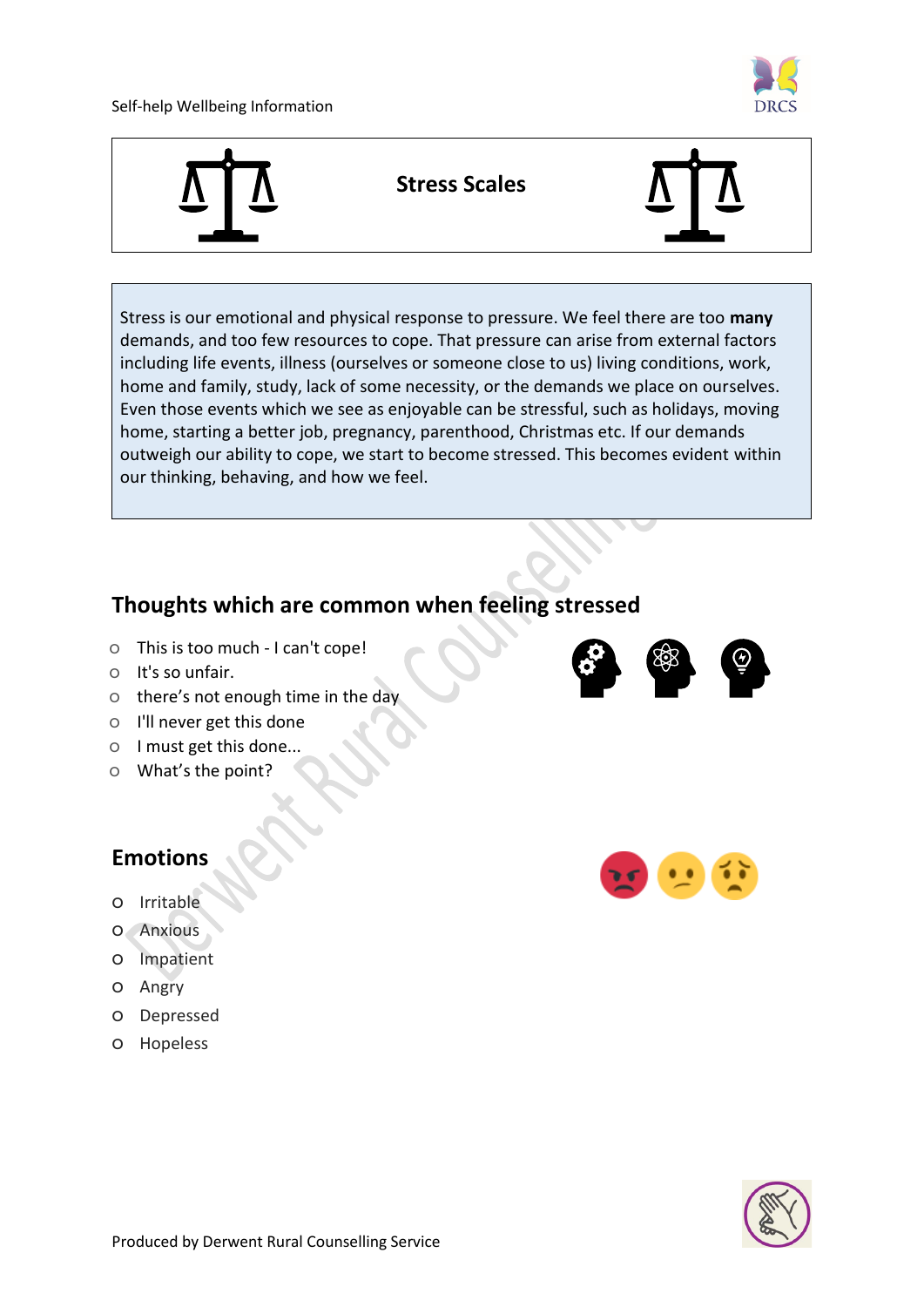

Self-help Wellbeing Information

### **Physical sensations**

The physical response to stress is caused by the body's adrenaline response - the body's alarm signal and survival mechanism when faced with a threat.

- o Heart racing
- o Breathing faster
- o Tense muscles e.g., neck, shoulders, abdomen
- o Hot, sweaty
- o Difficulty concentrating/rapid thinking
- o Agitated, restless



#### **Behaviour**

Sometimes stress is recognisable by the things we do or don't do. We tend to revert to these behaviours when encounter lots of problems and feel unable to cope.

- o Unable to settle, constantly busy, rushing about
- o Lots of things on the go, but don't finish them
- o Sleep problems
- o Shouting, arguing
- o Eating more (or less)
- o Drinking more
- o Smoking more
- o Crying

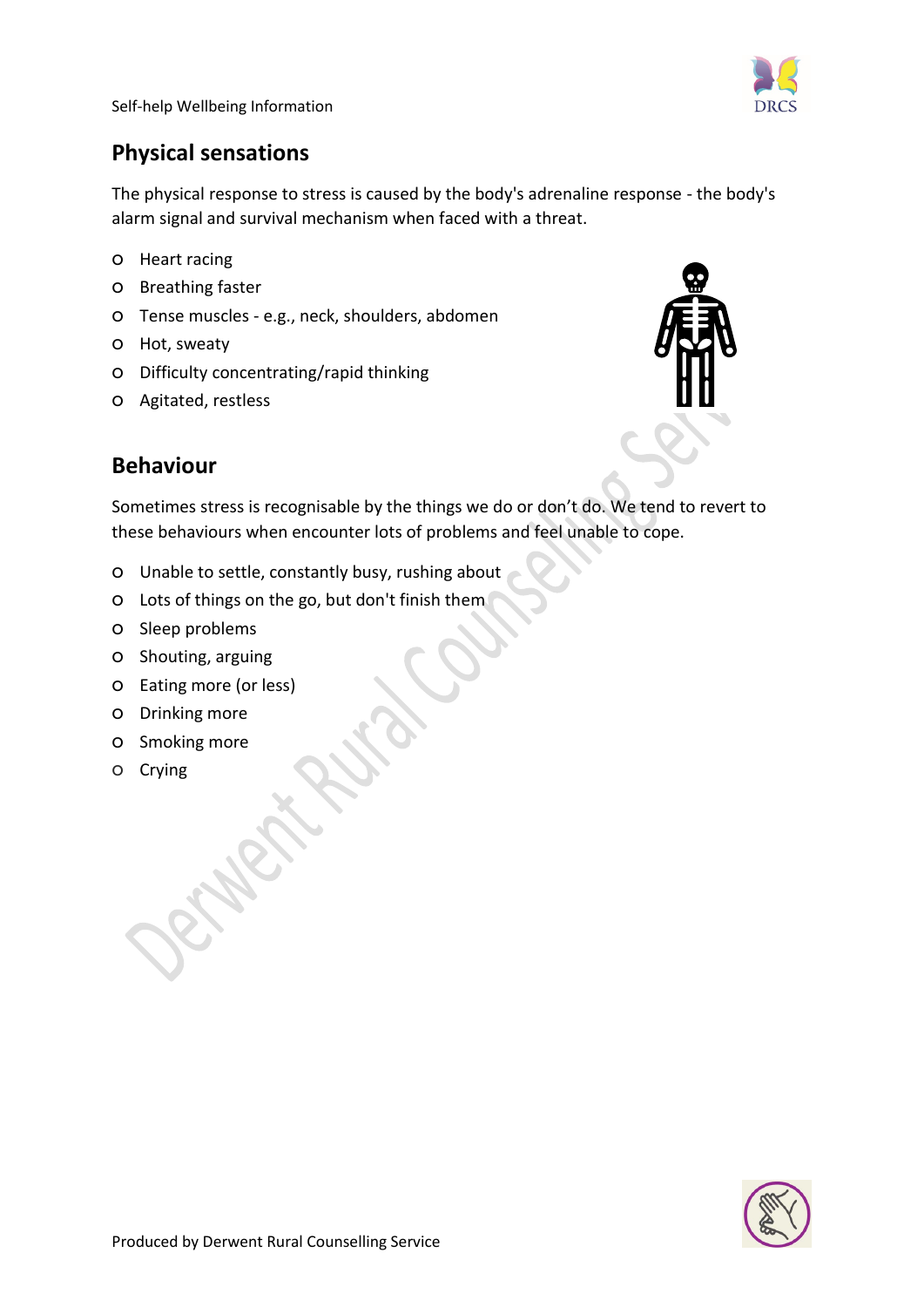

# **The Vicious Cycle of Stress**



## **Doing things differently (reducing demands and increasing coping resources)**

- Ask for help
- Make the most out of your lunchbreaks, e.g., Eat something nice, go for a walk, spend time outside or in a different room
- Find a type of exercise which is enjoyable
- Focus more on the problems you can do something about, rather than worries that are out of your control
- Make time for a creative hobby or interest which you may have been neglecting
- Shake away negative energy by dancing whilst performing mundane tasks
- Make sure you are hydrated and select food which give you energy rather than heavy food that makes you feel lethargic
- Reduce your alcohol intake